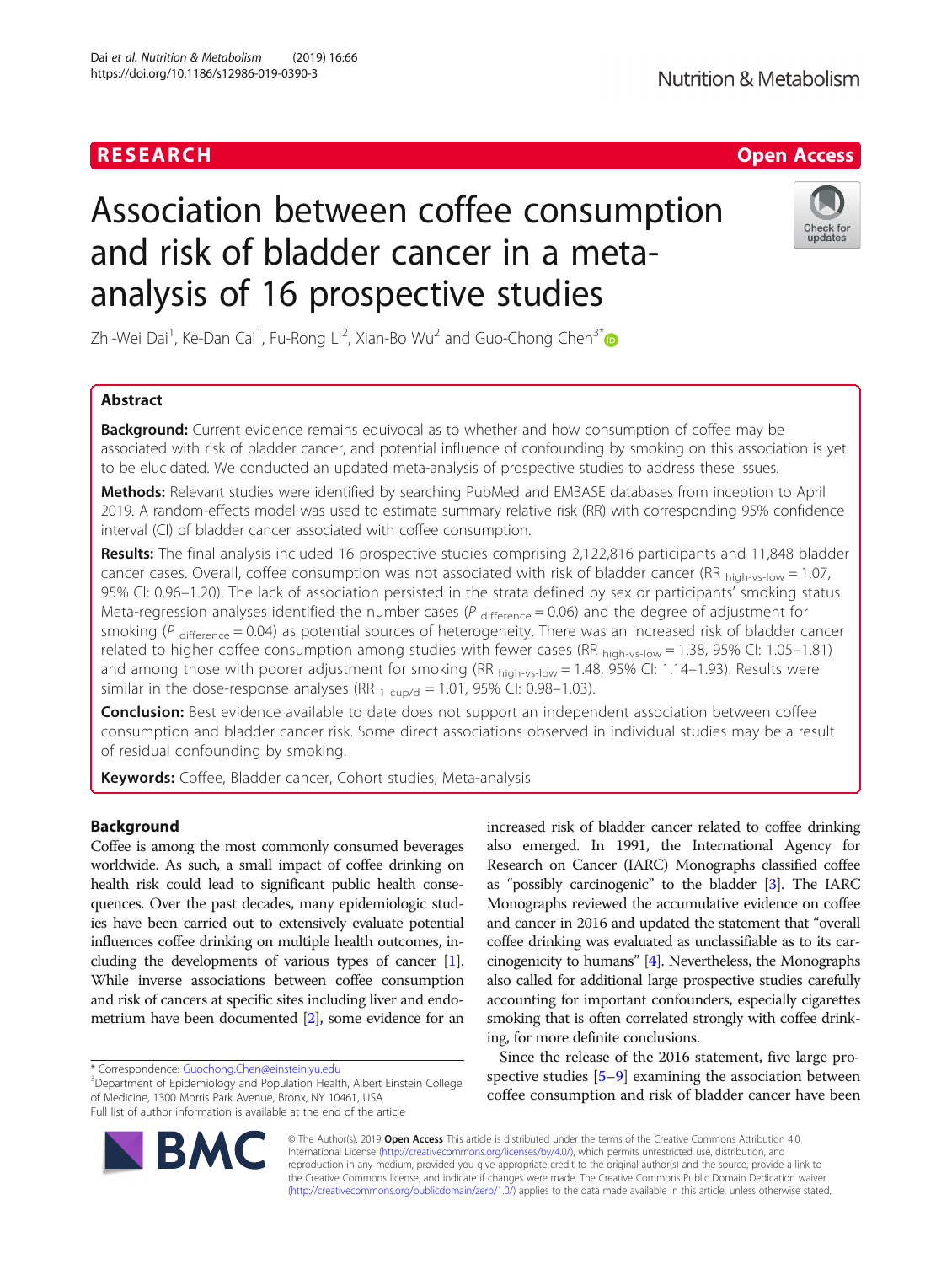published, comprising more than 1.45 million participants and 9000 bladder cancer cases. More importantly, four [[5](#page-10-0)–[8\]](#page-10-0) of the five studies additionally examined the association among never-smoking participants. These data allow for an independent evaluation of coffee-bladder cancer association among never smokers to completely avoid residual confounding by smoking. Therefore, we performed a large updated meta-analysis to assess the association between coffee consumption and risk of bladder cancer.

#### Methods

#### Literature search

We performed a literature search in PubMed and EMBASE databases for potentially relevant studies published from inception to April 2019. We used the search term "coffee" in combination with "bladder cancer", "urinary cancer", or "urothelial carcinoma", without imposing language restrictions. The detailed search strategies are reported in Additional file [1.](#page-9-0) To identify any additional studies, we also hand searched the bibliographies of retrieved full publications and those of several previous meta-analyses of coffee consumption and risk of bladder cancer  $[10-13]$  $[10-13]$  $[10-13]$  $[10-13]$  $[10-13]$ . The eligibility of the identified records was accessed independently by two authors. Any disagreement between the authors was resolved by group discussion.

#### Study selection

Potentially eligible studies were prospective studies (i.e. prospective cohort, case-cohort, or nested case-control studies for which consumption of coffee were recorded prior to cancer diagnosis) that evaluated the relationship between coffee consumption and risk of incident or fatal bladder cancer. To be included in the meta-analysis, studies also had to report risk estimates such as hazard ratio, relative risks (RR), or odds ratio with corresponding 95% confidence intervals (CI) of bladder cancer associated with coffee consumption, or report relevant data for deriving these estimates. We did not exclude studies that had small sample sizes or poor adjustments for potential confounders; instead, we evaluated the impacts of these study characteristics in predefined subgroup analyses.

### Data extraction

Using a standardized data-collection form, we extracted the following characteristics from each included study: the first author's last name, publication year, country, sources of study population, years of follow-up, number of participants, age and sex of participants, the proportion of current smokers among participants, number of bladder cancer cases, and proportion of male cases. We further extracted information on different categories of coffee consumption and the corresponding fully adjusted risk estimates with 95% CIs (by smoking status, if available), as well as adjustments for potential confounders in the statistical models. Because the association between coffee consumption and risk of bladder cancer could be particularly prone to confounding by cigarette smoking, we extracted detailed information on how smoking habits were adjusted for in the analyses (e.g. smoking status, frequency, and duration). Data were extracted by one author (Z-WD) and independently verified by other two authors (K-DC and F-RL), with any disagreement resolved by group discussions.

#### Statistical analysis

Given the substantial differences in the levels of coffee consumption among individual studies, we calculated both summary risk estimates of bladder cancer for the extreme categories (i.e. highest vs. lowest) and for each 1 cup/d increment of coffee consumption. We combined study-specific risk estimates using a random-effects model to account for both within- and between-study variations  $[14]$  $[14]$ . For studies  $[15–17]$  $[15–17]$  $[15–17]$  $[15–17]$  $[15–17]$  in which only sexspecific rather than overall results were reported, we pooled the sex-specific estimates for each study using a fixed-effect model and included the combined results in the main analyses to maintain the correct degrees of freedom for tests of heterogeneity. For one study [\[16](#page-10-0)] in which the reference group was not the lowest coffee consumption, and we set the lowest category as the new reference category and calculated new risk estimates according to the method of Hamling et al  $[18]$  $[18]$ . For two studies [[15,](#page-10-0) [19](#page-10-0)] in which some RRs of bladder cancer were reported without 95% CIs, the CIs were also derived using the Hamling et al's methods.

If dose-response relationships between coffee consumption (e.g. 1 cup/d) and risk of bladder cancer was not examined in the original studies, we calculated the estimates using the generalized least squares trend estimation [[20\]](#page-10-0). Accordingly, the levels of coffee consumption, the distributions of cases and person-years, as well as risk estimates of bladder cancer with corresponding 95% CIs for each category of coffee consumption were extracted for the estimation of a dose-response association. For a European study [\[21](#page-10-0)] in which coffee consumption was expressed in daily volume (ml/d) rather than cups, we rescaled the consumption into cup/d by using 125 ml as a standard size of a cup (validated in another European study [[16](#page-10-0)]). When the number of cases or person-years in each coffee category was not reported, we estimated the distributions from total number of cases or person-years. The median or mean consumption in each category was used as the average amount, and when these values were not reported, the midpoint of the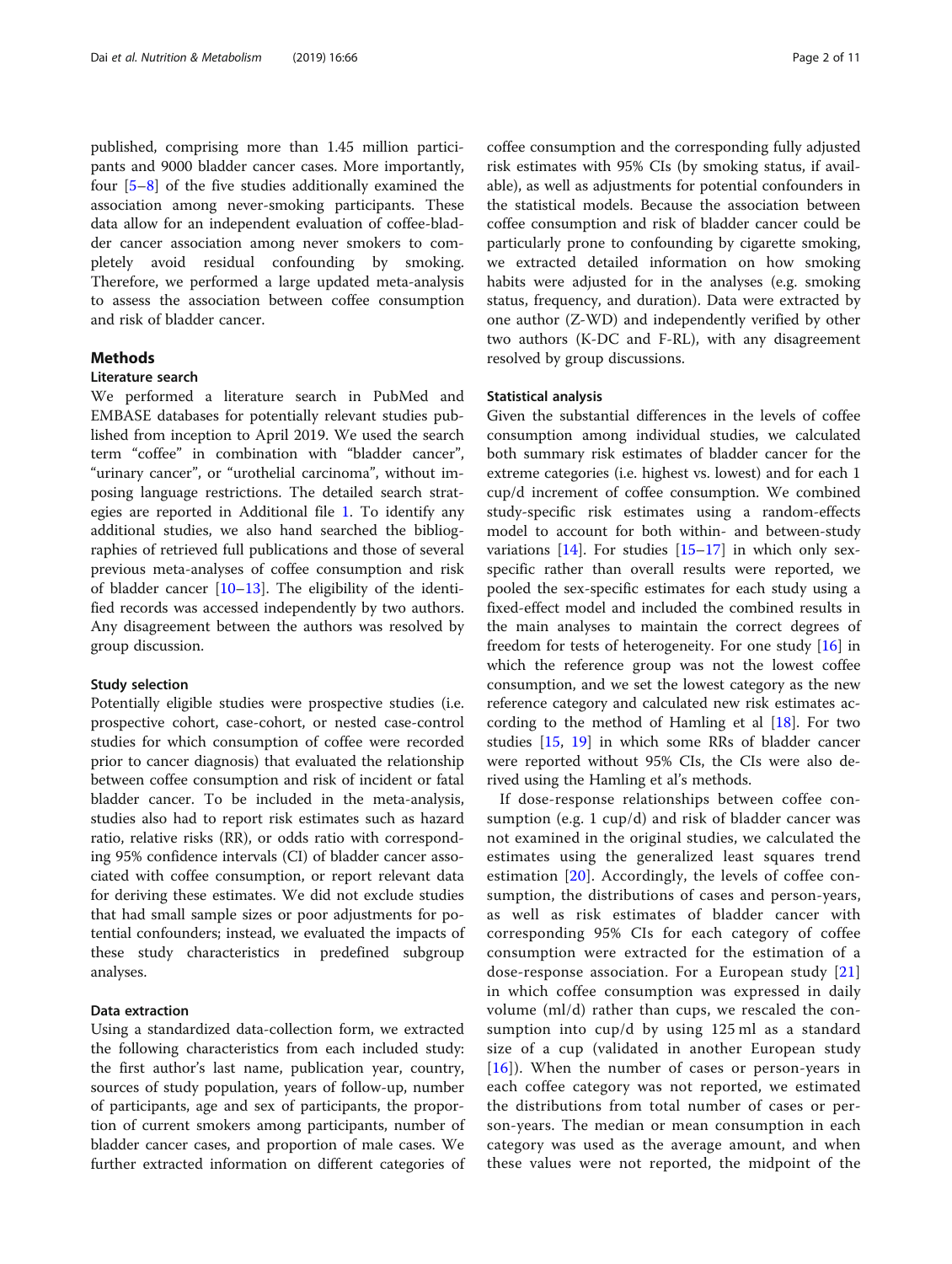upper and lower boundaries was considered average amount of consumption. If the highest or lowest category was open-ended, we assumed the width of the interval to be the same as in the closest category. The results of linear dose-response analyses are presented for a 1 cup/d increment of coffee consumption. We examined potential nonlinear relationships between coffee consumption and risk of bladder cancer using restricted cubic splines, modeling three knots at percentiles 10, 50 and 95% of the distribution of coffee consumption  $[22]$ . A P value for nonlinearity was calculated by testing the null hypothesis that the coefficient of the second spline is equal to zero.

To explore potential sources of heterogeneity, we conducted stratified and meta-regression analyses according to the following study and population characteristics: geographic region, duration of follow-up, number of participants, sex of participants, percentage of current smoker among the study population, number of bladder cancer cases, percentage of male cases, smoking status, and adjustment for potential confounders. To better capture the different degree of being subject to confounding by smoking across individual studies, we categorized the adjustments for cigarettes smoking into three groups including: poorer adjustment for smoking: no adjustment for smoking or adjustment for smoking status only; moderate adjustment for smoking: adjustment for smoking status in addition smoking frequency (e.g. cigarettes smoked per day, or pack-years of smoking) either continuously or categorically; better adjustment for smoking: adjustment for smoking status, smoking frequency, in addition to smoking duration or lifetime smoking intensity.

Heterogeneity among studies was assessed using  $I^2$  statistics  $[23]$  $[23]$ , with a value of < 25%, 25–50 and > 50% indicating little or no, moderate, and high heterogeneity, respectively. Potential publication bias was assessed using both Begg rank correlation test and Egger linear regression test [[24,](#page-10-0) [25](#page-10-0)]. All statistical analyses were carried out using STATA version 12.0 (STATA Corp., College Station, TX, USA). All P values were two-sided, and the level of significance was at  $< 0.05$ , unless explicitly stated.

## Results

# Study selection

A flow chart of study selection is reported in Fig. 1. Briefly, a total of 329 independent reports were identified after removing overlapping records, of which 26 were retrieved for more detailed evaluations. Three additional reports were found by screening the references of relevant publications. Thirteen of the 29 reports were excluded after reviewing the full texts. As a result, 16 publications [\[5](#page-10-0)–[9](#page-10-0), [15](#page-10-0)–[17,](#page-10-0) [19,](#page-10-0) [21](#page-10-0), [26](#page-10-0)–[31](#page-10-0)] including 16 prospective studies were included in the meta-analysis (Sugiyama et al [\[7](#page-10-0)] and Lukic et al [\[8](#page-10-0)] both combined two independent cohorts, and we counted both as one study because no cohort-specific results were presented). Overall, the 16 prospective studies included 2,122,816 participants and 11,848 bladder cancer cases.

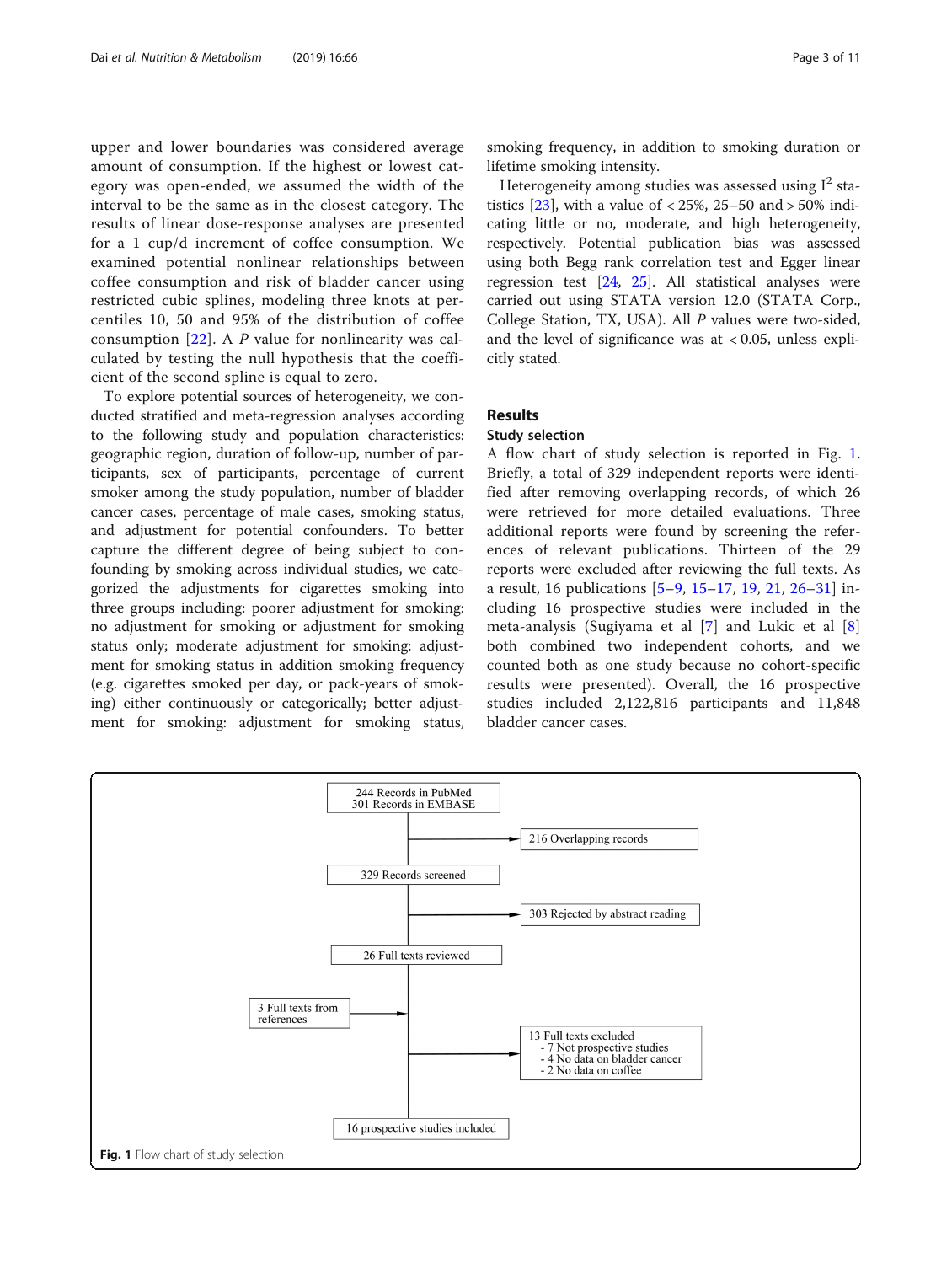### Study characteristics

The characteristics of the included studies are summarized in Table 1. Of the 16 studies, seven were from the US, six were from Europe, and three from Japan. Duration of follow up (5.3 to 23.4 yr), number of participants (3113 to 696,391), and number of cases (52 to 6012) ranged substantially across individual studies. Three studies included men only (one study [[9\]](#page-10-0) included totally male smokers), one study included women only, and the remaining studies recruited participants of both sexes. All but one study [[5\]](#page-10-0) used bladder cancer incidence as the study outcome. For the study [\[5\]](#page-10-0) that focused on cancer mortality, only results for nonsmoking participants (former and/or never smokers) were reported. Thus, proportion of current smokers ranged from 0 to 100% among participants of the included studies. Reported results, statistical adjustments for potential confounders, as well as detailed information on adjustments for smoking behaviors for the included studies are summarized in Table [2](#page-4-0). Among the 16 studies, three, eight, and five studies were deemed to have poorer, moderate, and better adjustments for cigarettes smoking, respectively.

#### Meta-analysis

A meta-analysis of the 16 prospective studies yielded a summary RR of 1.07 (95% CI: 0.96–1.20) for the highest compared with the lowest categories of coffee consumption (Fig. [2a](#page-6-0)). One study [\[19\]](#page-10-0) did not provide eligible data for the dose-response analysis. A dose-response meta-analysis of the remaining 15 studies showed a summary RR of 1.01 (95% CI: 0.98–1.03) for each 1 cup/d increment of coffee consumption (Fig. [2b](#page-6-0)). Moderate heterogeneity was

**Table 1** Characteristics of prospective studies included in the meta-analysis

| Author, years               | Country                 | Population<br>Duration, yr<br>Participants |                           |                                | N of cases (%                |                         |                        |
|-----------------------------|-------------------------|--------------------------------------------|---------------------------|--------------------------------|------------------------------|-------------------------|------------------------|
|                             |                         |                                            |                           | N and sex                      | Age, yr                      | % Smoker                | M)                     |
| Jacobsen,<br>1986 [19]      | Norway                  | Norwegian cohort of<br>mostly men          | 11.5                      | 13,664 M; 2891 W               | $\geq$ 35                    | 37.9% (M<br>only)       | 94 (69.1%)             |
| Mills, 1991 [26]            | US                      | AHS                                        | 5.3                       | 34,198 M&W                     | $\geq 25$                    | 1.4%                    | 52 (69.2%)             |
| Chyou, 1993<br>[27]         | US                      | Japanese-American men                      | 22.0                      | 7995 M                         | <b>NR</b>                    | 43.7%                   | 96 (100%)              |
| Stensvold,<br>1994 [15]     | Norway                  | CVD screening<br>Participants              | 10.1                      | 21,735 M; 21,238 W             | $35 - 54$                    | 46.1% (M);<br>34.1% (W) | 53 (75.5%)             |
| Michaud, 1999<br>$[28]$     | US                      | <b>HPFS</b>                                | 9.1                       | 47,909 M                       | $40 - 75$                    | 9.6%                    | 252 (100%)             |
| Nagano, 2000<br>[29]        | Japan                   | LSS                                        | 11.7                      | 14,873 M; 23,667 W             | 52.8 (M);<br>56.8 (W)        | 35.0%                   | 114 (72.8%)            |
| Zeegers, 2001<br>$[16]$     | The<br>Netherlands      | <b>NCS</b>                                 | 6.1                       | 1515 M; 1598 W<br>(sub-cohort) | $55 - 69$                    | 34.0% (M);<br>20.0% (W) | 569 (93.5%)            |
| Tripathi, 2002<br>[30]      | <b>US</b>               | <b>IWHS</b>                                | 13.0                      | 37,459 W                       | $55 - 69$                    | 15.0%                   | 112 (0%)               |
| Kurahashi,<br>2009 [17]     | Japan                   | <b>JPHC</b>                                | 12.6                      | 49,566 M; 54,874 W             | $40 - 69$                    | 52.5% (M);<br>6.7% (W)  | 206 (79.6%)            |
| Ros, 2011 [21]              | 5 European<br>countries | <b>EPIC</b>                                | 9.3                       | 67,914 M; 165,322 W            | 53.7 (M);<br>52.9 (W)        | 23.7%                   | 513 (50.5%)            |
| Hashibe, 2015<br>$[31]$     | US                      | PLCO                                       | 14.0                      | 97,334 M&W                     | $55 - 74$                    | 9.1%                    | 398 (NA)               |
| Loftfield, 2017<br>[6]      | US                      | NIH-AARP Diet and<br>Health                | 15.5                      | 469,047 M&W                    | $50 - 71$                    | 14.2%                   | 6012 (84.6%)           |
| Sugiyama,<br>2017 [17]      | Japan                   | MCS; OCS                                   | 17.6 (MCS); 13.3<br>(OCS) | 73,346 M&W                     | 40-64 (MCS); 40-<br>79 (OCS) | 35.3%                   | 274 (73.7%)            |
| Gapstur, 2017<br>$\sqrt{5}$ | US                      | CPS-II                                     | 23.4                      | 696,391 M&W<br>nonsmokers      | $28 - 94$                    | 0%                      | 1789 BCa<br>death (NA) |
| Lukic, 2018 [8]             | Norway and<br>Sweden    | NOWAC; NSHDS                               | 13.6                      | 193,439 M&W                    | $25 - 74$                    | 24.8%                   | 479 (59.7%)            |
| Hashemian,<br>2019 [9]      | Finland                 | ATBC                                       | 17.6                      | 26,841 male smokers 57.2       |                              | 100%                    | 835 (100%)             |

Abbreviations: AHS Adventist Health Study, ATBC Alpha-Tocopherol, Beta-Carotene Cancer Prevention, BCa bladder cancer, CPS Cancer Prevention Study, CVD cardiovascular disease, EPIC European Prospective Investigation into Cancer and Nutrition Study, HPFS Health Professionals Follow-up Study, IWHS Iowa Women'<sup>s</sup> Health Study, JPHC Japan Public Health Center, LSS Life-Span Study, M men, MCS Miyagi Cohort Study, NA not available, NCS Netherlands Cohort Study, NIH-AARP National Institutes of Health-American Association of Retired Persons, NOWAC Norwegian Women and Cancer, NSHDS Northern Sweden Health and Disease Study, OCS Ohsaki Cohort Study, PLCO Prostate, Lung, Colorectal, and Ovarian, W women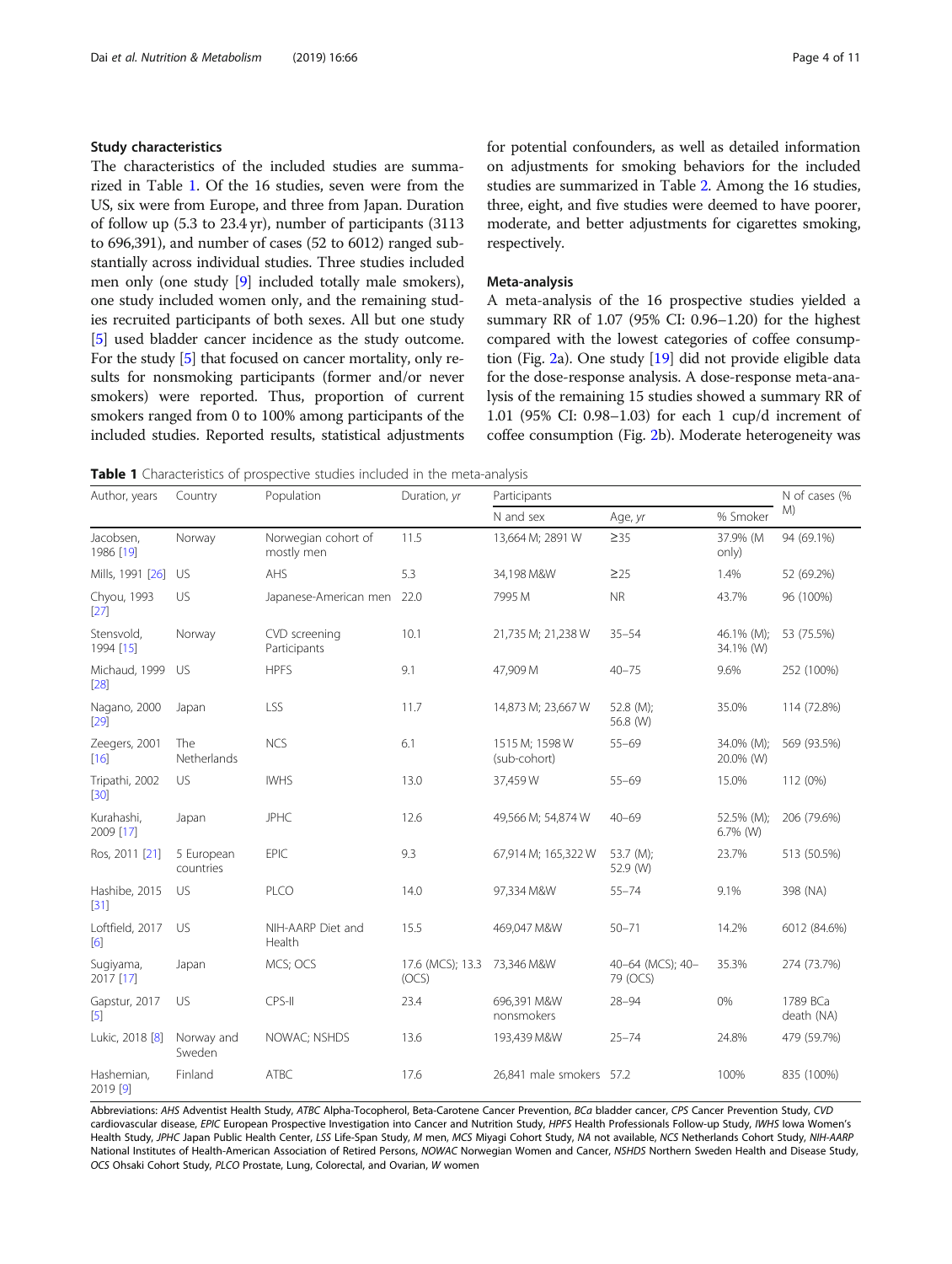<span id="page-4-0"></span>Table 2 Reported results and statistical adjustments in the prospective studies included in the meta-analysis

| Author,<br>years        | Consumption, highest vs.<br>lowest                 | RR (95% CI),<br>highest vs.<br>lowest                                                                                                                                                                  | Covariate adjustment                                                                                                                                                                                      | Smoking adjustment                                                                                                                                                                          |
|-------------------------|----------------------------------------------------|--------------------------------------------------------------------------------------------------------------------------------------------------------------------------------------------------------|-----------------------------------------------------------------------------------------------------------------------------------------------------------------------------------------------------------|---------------------------------------------------------------------------------------------------------------------------------------------------------------------------------------------|
| Jacobsen,<br>1986 [19]  | $\geq$ 7 vs. $\leq$ 2 cups/d                       | $0.99(0.53 - 1.86)$<br>$0.98(0.47 -$<br>2.03)(M)                                                                                                                                                       | Age, sex, residence, and<br>smoking (for M only)                                                                                                                                                          | Never, former, current (1-9, 10-19, ≥20 cig/d)<br>(for M only)                                                                                                                              |
| Mills, 1991<br>$[26]$   | ≥2 cups/d vs. never                                | $1.99(0.91 - 4.34)$<br>$2.03(0.70 -$<br>$5.87$ $(NS)$<br>$1.14(0.46 -$<br>2.80)(FS/CS)                                                                                                                 | Age, sex, and smoking                                                                                                                                                                                     | Never, former, current                                                                                                                                                                      |
| Chyou, 1993<br>$[27]$   | $≥5$ vs. $≤ 1$ times/wk                            |                                                                                                                                                                                                        | 2.07 (0.84-5.12) Age and smoking                                                                                                                                                                          | Pack-years $(0, > 0-30, > 30)$                                                                                                                                                              |
| Stensvold,<br>1994 [15] | $\geq$ 7 vs. $\leq$ 2 cups/d                       | $1.50(0.45 -$<br>5.02)(M)<br>2.40 (0.28-<br>20.5)(W)                                                                                                                                                   | Age, residence,<br>and smoking                                                                                                                                                                            | Cig/d (continuous)                                                                                                                                                                          |
| Michaud,<br>1999 [28]   | $\geq$ 4 cups/d vs. < 1 cup/mo                     | $0.79(0.48 - 1.30)$                                                                                                                                                                                    | Age, region, energy intake,<br>fruit and vegetable intake,<br>and smoking                                                                                                                                 | Smoking status (smoker, nonsmoker)<br>and pack-years (6 categories)                                                                                                                         |
| Nagano,<br>2000 [29]    | $\geq$ 5 vs. 0 times/wk                            | $0.90(0.52 - 1.56)$                                                                                                                                                                                    | Age, sex, radiation dose,<br>education, BMI, calendar<br>time, and smoking                                                                                                                                | Never, former, current $(≤20, >20$ cig/d)                                                                                                                                                   |
| Zeegers,<br>2001 [16]   | $≥7$ (M)/ $≥5$ (W) vs. < 2 cups/d                  | $1.36(0.82 -$<br>2.04)(M)<br>$0.32(0.15 -$<br>$0.68)$ (W)                                                                                                                                              | Age, tea consumption,<br>and smoking                                                                                                                                                                      | Cig/d (continuous), years of smoking<br>(continuous)                                                                                                                                        |
| Tripathi,<br>2002 [30]  | $\geq$ 4 cups/d vs. < 1 cup/mo                     | $1.59(0.95 - 2.68)$                                                                                                                                                                                    | Age                                                                                                                                                                                                       | None                                                                                                                                                                                        |
| Kurahashi,<br>2019 [17] | $\geq$ 3(M)/ $\geq$ 1(W) cup/d vs. almost<br>never | $1.37(0.75 -$<br>2.51)(M)<br>$0.55(0.23 -$<br>1.33)(W)<br>$2.48(0.88 -$<br>7.05)(NS)(M)<br>$2.09(0.96 -$<br>$4.54$ )(FS)(M)<br>$2.24(1.21 -$<br>$4.16$ )(NS/FS)(M)<br>$1.13(0.65 -$<br>$1.97$ )(CS)(M) | Age, area, alcohol, green<br>tea consumption, and<br>smoking                                                                                                                                              | Never, former, current (< 25, ≥25 pack-years)                                                                                                                                               |
| Ros, 2011<br>$[21]$     | ≥875(M)/500(W) ml/d vs. <<br>429 (M)/250(W) ml/d   | $1.11(0.85 - 1.43)$                                                                                                                                                                                    | Age, sex, center, energy<br>intake, and smoking.                                                                                                                                                          | Smoking status (never, former and current),<br>duration (continuous), and lifetime intensity<br>(continuous)                                                                                |
| Hashibe,<br>2015 [31]   | $\geq$ 2 vs. < 1 cup/d                             |                                                                                                                                                                                                        | $1.08$ (0.85–1.39) Age, sex, race, education,<br>and smoking                                                                                                                                              | Smoking status (never, former, current),<br>frequency (1-10, 11-20, 21-30, > 30 cig/d),<br>duration (1-10, 11-20, $>$ 20 yr), years since quitting<br>$(> 0-2, 3-5, 6-10, 11-20, > 20$ yr). |
| Loftfield,<br>2017 [6]  | $\geq$ 4 cup/d vs. none                            | $1.18(1.05 - 1.33)$<br>$1.25(1.09 -$<br>1.43)(M)<br>$0.97(0.74 -$<br>1.25)(W)<br>$0.87(0.65 -$<br>1.17)(NS)<br>$1.23(1.04 -$<br>$1.33$ )(FS)<br>$1.32(0.95 -$<br>1.81)(CS)                             | Age, sex, race/ethnicity,<br>BMI, education, reported<br>health status, fruit intake,<br>vegetable intake,<br>supplement use, physical<br>activity, diabetes, family<br>history of cancer, and<br>smoking | Pipes or cigars (ever, never), smoking frequency<br>(1-10, 11-20, 21-30, 31-40, 41-60, ≥60 cig/d),<br>years since quitting $(≥1-4, 5-9, ≥10$ yr).                                           |
| Sugiyama,<br>2017 [7]   | $\geq$ 3 cup/d vs. none                            | $0.56$ $(0.32 - 0.99)$<br>$0.57(0.31 -$<br>1.07)(M)<br>$0.44(0.10 -$                                                                                                                                   | Age, sex, BMI, hypertension,<br>diabetes, MI, stroke, job status,<br>education, alcohol, green tea<br>consumption, walking, and                                                                           | Never, former, current $(< 20, \geq 20$ cig/d)                                                                                                                                              |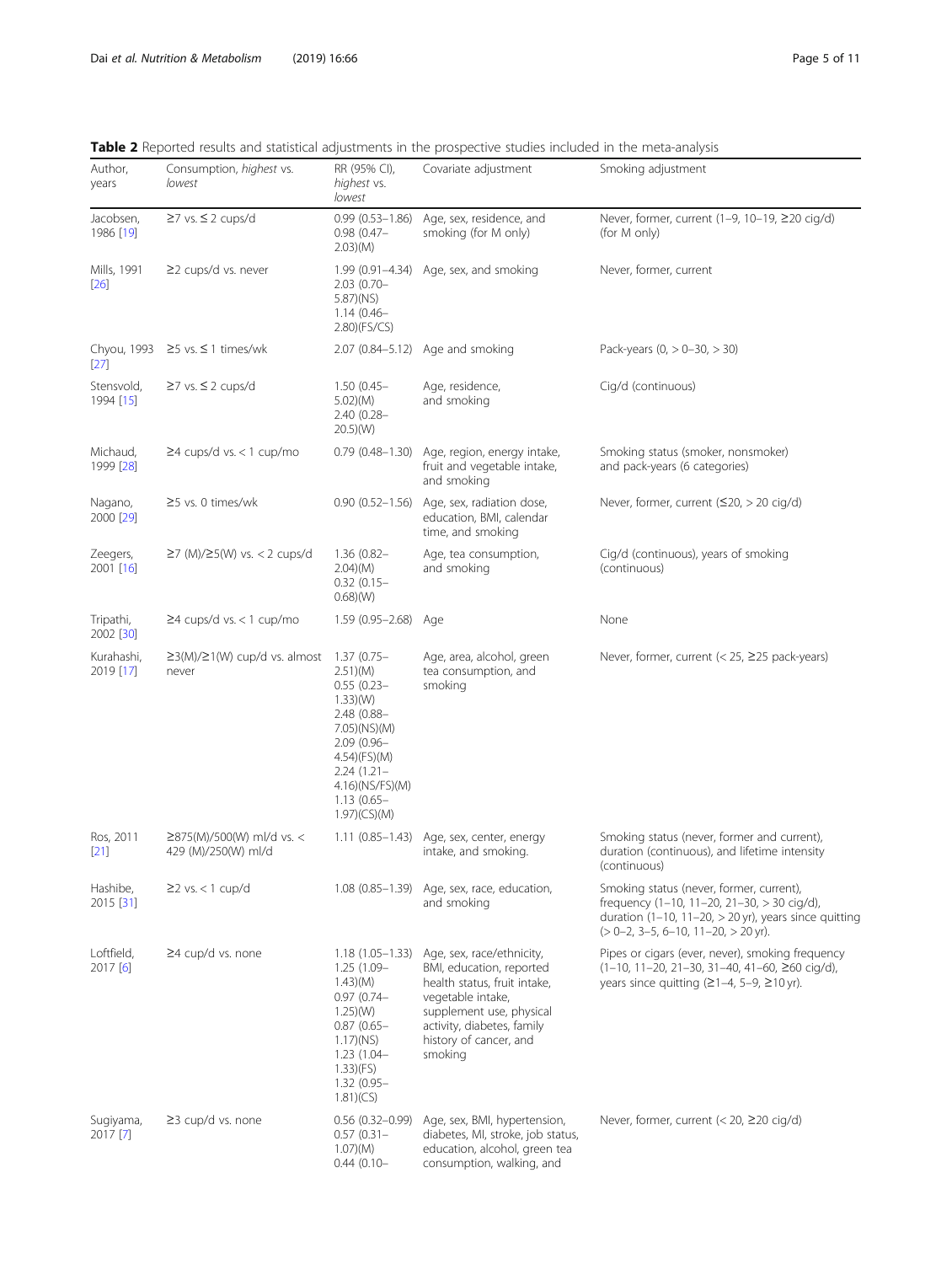| Author,<br>years       | Consumption, highest vs.<br>lowest | RR (95% CI),<br>highest vs.<br>lowest                                                                                                      | Covariate adjustment                                                                                                                                                                                                                                   | Smoking adjustment                                   |
|------------------------|------------------------------------|--------------------------------------------------------------------------------------------------------------------------------------------|--------------------------------------------------------------------------------------------------------------------------------------------------------------------------------------------------------------------------------------------------------|------------------------------------------------------|
|                        |                                    | 1.97)(W)<br>$0.62(0.14 -$<br>2.72)(NS)<br>$0.61(0.32 -$<br>$1.17$ )(FS/CS)                                                                 | smoking                                                                                                                                                                                                                                                |                                                      |
| Gapstur,<br>2017 [5]   | $\geq$ 6 cup/d vs. never           | $0.89(0.73 -$<br>1.09)(NS/FS)<br>$0.80(0.57 -$<br>1.12)(NS)<br>$0.97(0.74 -$<br>$1.27$ )(FS)                                               | Age, sex, race, marital status,<br>education, alcohol consumption, and cig/d (< 20, 20-29, $\geq$ 30).<br>BMI, physical activity,<br>family history of cancer,<br>red and processed meat intake,<br>vegetable intake, tea<br>consumption, and smoking. | Years since quitting $(< 10, 10 - < 20, \geq 20$ yr) |
| Lukic,<br>2018 [8]     | $\geq$ 4 vs. < 1 cup/d             | 1.34 (0.94–1.90)<br>$1.23(0.78 -$<br>1.95)(M)<br>1.46 (0.84-<br>2.51)(W)<br>$1.87(1.01 -$<br>3.45)(NS)<br>$1.18(0.77 -$<br>$1.81$ )(FS/CS) | Age, sex, and smoking                                                                                                                                                                                                                                  | Never, former, current                               |
| Hashemian.<br>2019 [9] | $\geq$ 4 vs. < 1 cup/d             | $1.10(0.81 -$<br>$1.49$ )(CS)                                                                                                              | Age, education, alcohol,<br>diabetes, physical activity,<br>fruit intake, vegetable intake,<br>tea consumption, and smoking                                                                                                                            | Smoking years (continuous), cig/d (continuous)       |

Table 2 Reported results and statistical adjustments in the prospective studies included in the meta-analysis (Continued)

Abbreviations: BMI body mass index, cig cigarettes, CS current smoker, FS former smoker, M men, MI myocardial infarction, mo month, NS never smoker, W<br>women. wk. week

<sup>1</sup> 95% CIs were calculated using raw data

b Data were rescaled by using the lowest consumption group as the reference

observed in both high-vs-low  $(I^2 = 30.4\%)$  and dose-response analyses ( $l^2$  = 56.3%). There was no evidence of a nonlinear association between coffee consumption and risk of bladder cancer (P <sub>nonlinearity</sub> = 0.65).

#### Subgroup and sensitivity analyses

Results of subgroup analyses according various predefined study and population characteristics are shown in Table [3](#page-7-0). For most of these subgroup populations, coffee consumption was not significantly associated with risk of bladder cancer, either in the high-vs-low or in the dose-response analyses. Number of bladder cancer cases ( $P$  difference = 0.06 and 0.04 in the high-vs-low and dose-response analyses, respectively) in addition to the degree of adjustment for smoking ( $P_{\text{difference}} = 0.04$  and 0.06 in the high-vs-low and doseresponse analyses, respectively) were suggested as potential sources of heterogeneity. A stronger positive association between coffee consumption and risk of bladder cancer was observed for studies with smaller  $\left( < 200 \right)$  number of cases (RR <sub>high-vs-low</sub> = 1.38, 95% CI: 1.05–1.81; RR <sub>1 cup/d</sub> = 1.12, 95% CI: 1.04–1.21), and for those with poorer adjustment for smoking (i.e. without adjustment, or with adjustment for smoking status only) (RR  $_{\text{high-vs-low}}$  = 1.48, 95% CI: 1.14– 1.93; RR  $_{1 \text{ cup/d}}$  = 1.08, 95% CI: 1.02–1.15). Adjustment for tea consumption also emerged as a potential source heterogeneity in the high-vs-low analysis ( $P_{difference} = 0.042$ ) but not in the dose-response analysis ( $P$  difference = 0.26).

Combined results from six prospective studies [\[5](#page-10-0)–[8,](#page-10-0) [17,](#page-10-0) [26](#page-10-0)] suggested that coffee consumption was not associated with bladder cancer risk among never smokers (RR high-vs-low = 1.15, 95% CI: 0.79–1.67; RR  $_1$  cup/d = 1.02, 95% CI: 0.95–1.09). The lack of association persisted in other smoking categories, although dose-response (but not high-vs-low) analysis suggested modestly increased risk among current smokers. Results of the meta-analysis were similar after excluding one study [\[5](#page-10-0)] looking at cancer mortality and another study [\[9](#page-10-0)] fully consisting of male smokers (Table [3](#page-7-0)).

#### Publication bias

For both high-vs-low and dose-response analyses, there was no evidence of publication bias according to results of Begg test or Egger test (all  $P$  values  $> 0.40$ ).

#### **Discussion**

In this meta-analysis of 16 prospective studies including over 2.1 million participants and 11,000 bladder cancer cases, coffee consumption was not associated with risk of bladder. The lack of association persisted in the strata defined by various study characteristics including sex and participants' smoking status. Meta-regression analyses identified the number cases and the degree of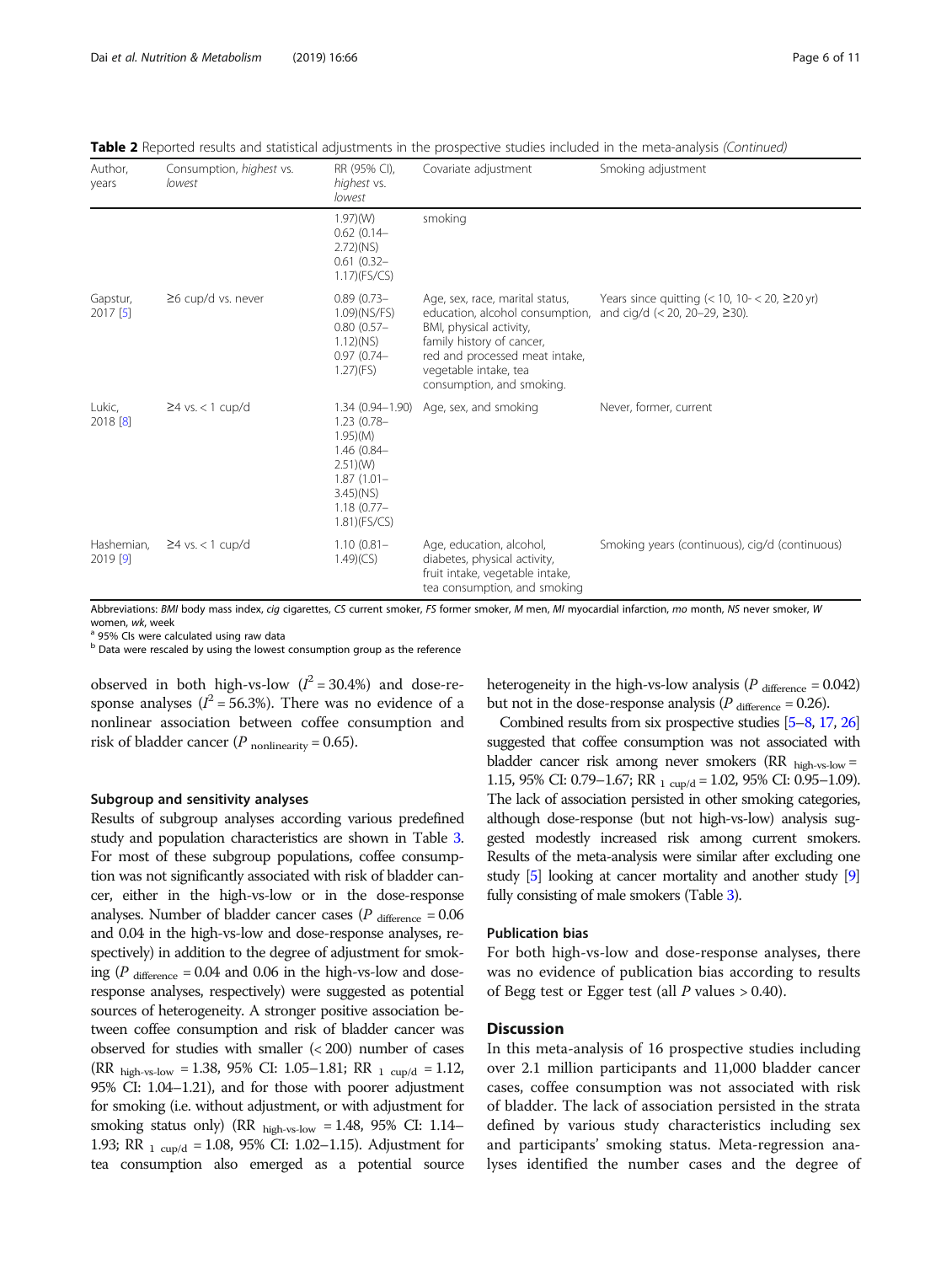<span id="page-6-0"></span>

adjustment for smoking as potential sources of heterogeneity. Coffee consumption was associated with increased risk of bladder cancer among studies with fewer cancer cases and among those with poorer adjustment for smoking, indicating that some direct associations observed in individual studies may be a results of residual confounding by smoking.

For studies of coffee consumption and smoking-related cancers including bladder cancer, potential confounding by smoking merits particular attention. Observationally [[5,](#page-10-0) [6](#page-10-0)] and genetically [[32\]](#page-10-0), heavier coffee consumers are more likely to be smokers. In a large cohort of US population  $[6]$  $[6]$  $[6]$ , only 5.3% of coffee non-drinkers were current smokers, whereas the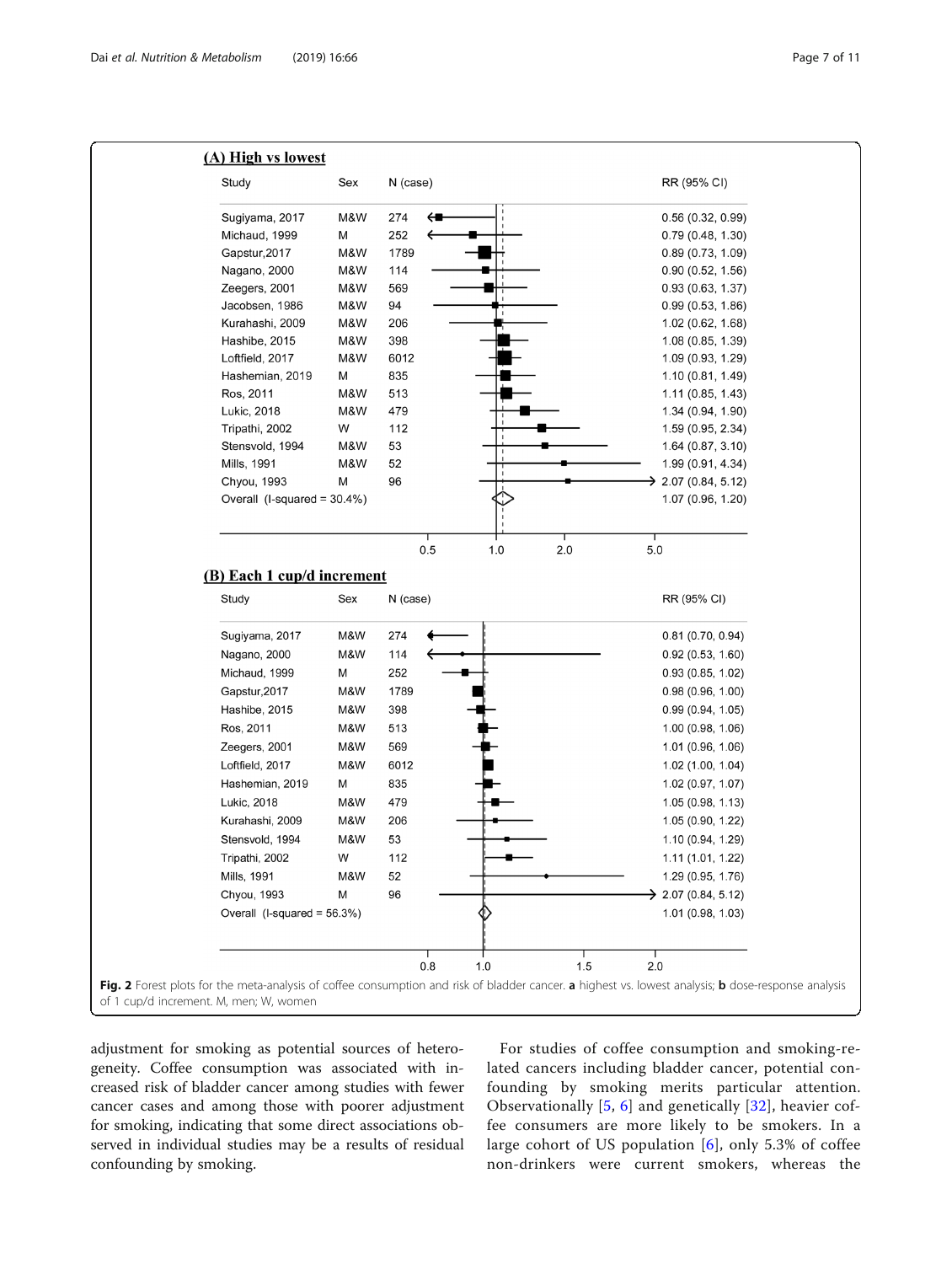# <span id="page-7-0"></span>Table 3 Subgroup and sensitivity analyses

Physical activity

No

|                        |    | Highest vs. lowest consumption |             |           | Each 1 cup/d increment |                     |                     |           |
|------------------------|----|--------------------------------|-------------|-----------|------------------------|---------------------|---------------------|-----------|
|                        | Ν  | RR (95% CI)                    | $l^2$ (%)   | $P$ -diff | ${\cal N}$             | RR (95% CI)         | $l^2$ (%)           | $P$ -diff |
| Subgroup analyses      |    |                                |             |           |                        |                     |                     |           |
| Geographic region      |    |                                |             |           |                        |                     |                     |           |
| US                     | 7  | 1.10 (0.92-1.32)               | 50.4        | Ref.      | 7                      | $1.01(0.97 - 1.04)$ | 70.0                | Ref.      |
| Europe                 | 6  | $1.13(0.98 - 1.31)$            | $\mathbf 0$ | 0.60      | 5                      | $1.02(0.99 - 1.04)$ | $\mathsf{O}\xspace$ | 0.55      |
| Japan                  | 3  | $0.81(0.57 - 1.16)$            | 23.1        | 0.23      | 3                      | $0.92(0.75 - 1.14)$ | 65.3                | 0.30      |
| Duration of follow-up  |    |                                |             |           |                        |                     |                     |           |
| $\geq 10$ yr           | 12 | $1.08(0.95 - 1.23)$            | 35.9        |           | 11                     | $1.01(0.98 - 1.04)$ | 62.6                |           |
| $< 10$ yr              | 4  | $1.04(0.81 - 1.35)$            | 31.4        | 0.86      | 4                      | $1.00(0.95 - 1.04)$ | 42.3                | 0.67      |
| No. of participants    |    |                                |             |           |                        |                     |                     |           |
| $\geq 50,000$          | 8  | $1.02(0.91 - 1.15)$            | 28.9        |           | 8                      | $1.00(0.98 - 1.03)$ | 61.1                |           |
| < 50,000               | 8  | $1.21(0.96 - 1.51)$            | 28.9        | 0.26      | 7                      | $1.04(0.97 - 1.13)$ | 52.0                | 0.67      |
| Sex                    |    |                                |             |           |                        |                     |                     |           |
| Men                    | 10 | $1.16(1.00-1.35)$              | 21.5        |           | 9                      | $1.01(0.98 - 1.05)$ | 42.0                |           |
| Women                  | 7  | $0.90(0.59 - 1.37)$            | 63.6        | 0.37      | 6                      | $0.98(0.89 - 1.08)$ | 56.0                | 0.76      |
| No. of cases           |    |                                |             |           |                        |                     |                     |           |
| $\geq 200$             | 10 | $1.02(0.92 - 1.13)$            | 19.0        |           | 10                     | $1.00(0.98 - 1.02)$ | 57.3                |           |
| < 200                  | 6  | 1.38 (1.05-1.81)               | 12.0        | 0.064     | 5                      | $1.12(1.04 - 1.21)$ | 0                   | 0.037     |
| % Male cases           |    |                                |             |           |                        |                     |                     |           |
| $\geq 75%$             | 6  | 1.10 (0.95-1.26)               | 4.1         |           | 6                      | $1.02(0.94 - 1.10)$ | 69.3                |           |
| < 75%                  | 9  | $1.10(0.92 - 1.30)$            | 37.6        | 0.98      | 7                      | 1.01 (0.99-1.04)    | 18.5                | 0.87      |
| % Current smoker       |    |                                |             |           |                        |                     |                     |           |
| $\geq 25\%$            | 8  | 1.02 (0.82-1.25)               | 26.3        |           | 7                      | $1.00(0.94 - 1.07)$ | 52.6                |           |
| < 25%                  | 8  | 1.10 (0.96-1.26)               | 40.5        | 0.60      | 8                      | 1.01 (0.98-1.03)    | 63.6                | 0.98      |
| Smoking status         |    |                                |             |           |                        |                     |                     |           |
| Never                  | 6  | $1.15(0.79 - 1.67)$            | 56.5        | Ref.      | 6                      | $1.02(0.95 - 1.09)$ | 58.0                | Ref.      |
| Former                 | 3  | 1.18 (0.92-1.52)               | 55.5        | 0.80      | 3                      | $1.01(0.97 - 1.05)$ | 69.7                | 0.99      |
| Never/former           | 6  | 1.20 (0.93-1.56)               | 61.7        | 0.71      | 6                      | $1.03(0.98 - 1.08)$ | 76.3                | 0.80      |
| Current                | 3  | $1.19(0.97 - 1.46)$            | $\mathbf 0$ | 0.72      | 3                      | $1.04(1.01 - 1.07)$ | $\mathsf{O}\xspace$ | 0.50      |
| Former/current         | 4  | 1.12 (0.88-1.43)               | 33.3        | 0.81      | 4                      | 1.01 (0.95-1.07)    | 38.4                | 0.73      |
| Statistical adjustment |    |                                |             |           |                        |                     |                     |           |
| Smoking <sup>a</sup>   |    |                                |             |           |                        |                     |                     |           |
| Poorer                 | 3  | 1.48 (1.14-1.93)               | $\mathbf 0$ | Ref.      | 3                      | $1.08(1.02 - 1.15)$ | 8.9                 | Ref.      |
| Moderate               | 8  | $1.00(0.80 - 1.26)$            | 31.7        | 0.058     | 7                      | $0.98(0.90 - 1.07)$ | 60.5                | 0.17      |
| Better                 | 5  | $1.03(0.93 - 1.13)$            | 0           | 0.042     | 5                      | $1.00(0.98 - 1.02)$ | 49.7                | 0.055     |
| Alcohol drinking       |    |                                |             |           |                        |                     |                     |           |
| No                     | 12 | $1.13(1.01 - 1.26)$            | 10.4        |           | 11                     | 1.02 (0.99-1.04)    | 34.5                |           |
| Yes                    | 4  | $0.91(0.74 - 1.13)$            | 34.2        | 0.067     | $\overline{4}$         | $0.98(0.92 - 1.04)$ | 68.8                | 0.075     |
| Education              |    |                                |             |           |                        |                     |                     |           |

No 10 1.18 (1.00–1.40) 19.6 9 1.03 (0.99–1.07) 44.1

Yes 6 0.99 (0.87–1.13) 31.5 0.14 6 0.99 (0.96–1.03) 69.5 0.33

13 1.10 (0.95–1.29) 33.4 12 1.01 (0.97–1.05) 53.6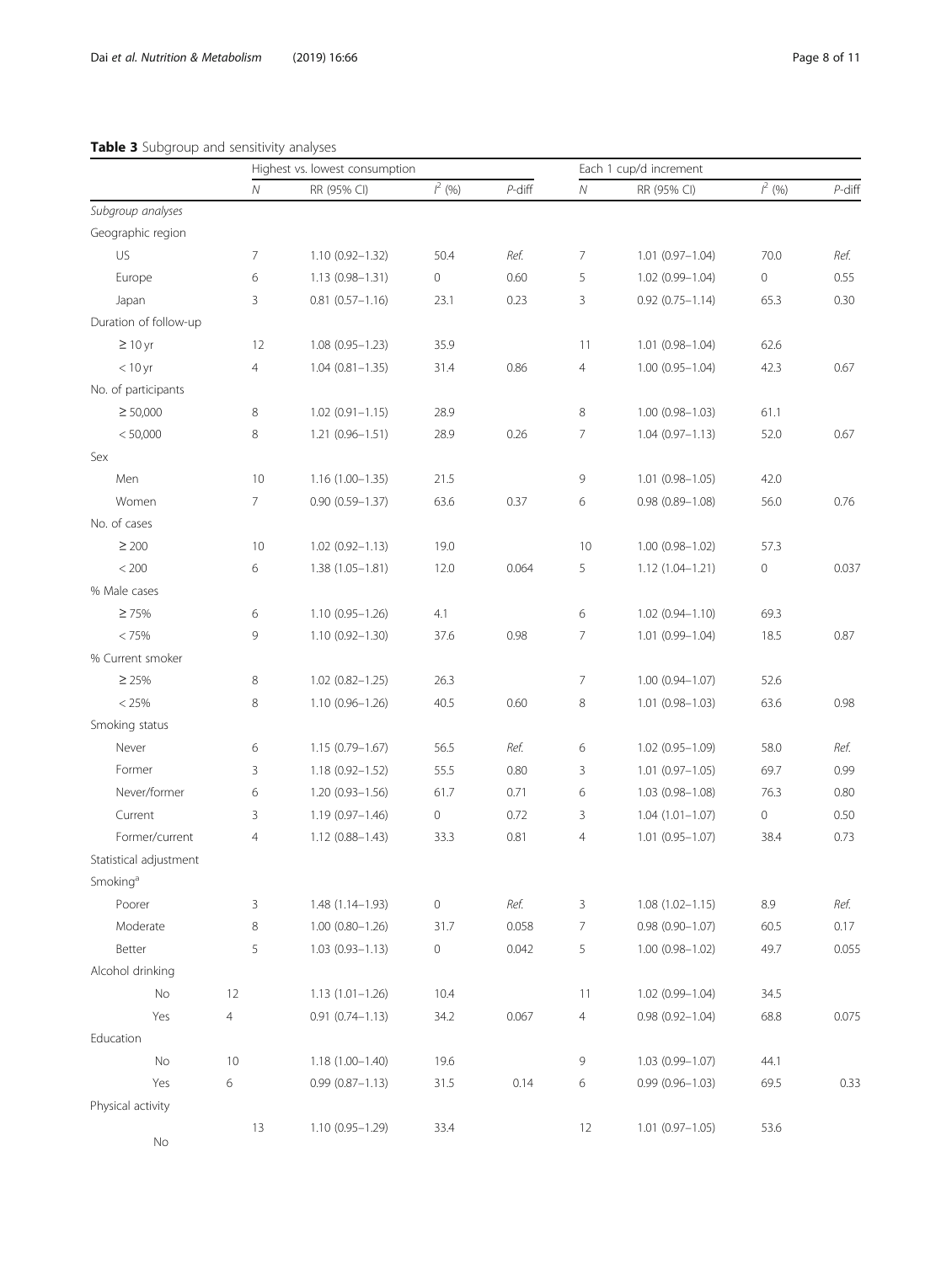|                                  |                | Highest vs. lowest consumption |                  |           |                | Each 1 cup/d increment |           |           |
|----------------------------------|----------------|--------------------------------|------------------|-----------|----------------|------------------------|-----------|-----------|
|                                  | $\mathcal N$   | RR (95% CI)                    | $\sqrt{1^2}$ (%) | $P$ -diff | $\mathcal N$   | RR (95% CI)            | $I^2(96)$ | $P$ -diff |
| Yes                              | $\overline{3}$ | $1.02(0.88 - 1.17)$            | 24.4             | 0.48      | $\overline{3}$ | $1.00(0.97 - 1.04)$    | 75.7      | 0.90      |
| BMI                              |                |                                |                  |           |                |                        |           |           |
| No                               | 12             | $1.15(1.02 - 1.29)$            | 5.1              |           | 12             | $1.02(0.99 - 1.05)$    | 33.9      |           |
| Yes                              | $\overline{4}$ | $0.92(0.74 - 1.14)$            | 52.9             | 0.099     | 3              | $0.98(0.93 - 1.03)$    | 80.7      | 0.31      |
| <b>Diabetes</b>                  |                |                                |                  |           |                |                        |           |           |
| No                               | 13             | $1.10(0.96 - 1.25)$            | 27.1             |           | 12             | $1.01(0.98 - 1.04)$    | 43.2      |           |
| Yes                              | 3              | $0.97(0.73 - 1.29)$            | 60.4             | 0.57      | 3              | $0.99(0.92 - 1.05)$    | 78.4      | 0.78      |
| Family history of cancer         |                |                                |                  |           |                |                        |           |           |
| No                               | 14             | $1.10(0.96 - 1.27)$            | 27.9             |           | 13             | $1.01(0.98 - 1.05)$    | 49.9      |           |
| Yes                              | $\overline{2}$ | $0.99(0.82 - 1.21)$            | 57.6             | 0.41      | $\overline{2}$ | $1.00(0.96 - 1.04)$    | 87.0      | 0.74      |
| Energy intake                    |                |                                |                  |           |                |                        |           |           |
| No                               | 14             | $1.08(0.96 - 1.23)$            | 35.3             |           | 13             | $1.01(0.99 - 1.04)$    | 59.0      |           |
| Yes                              | $\overline{2}$ | $1.00(0.74 - 1.36)$            | 28.9             | 0.74      | $\overline{2}$ | $0.98(0.91 - 1.04)$    | 51.3      | 0.43      |
| Fruit/vegetable<br>consumption   |                |                                |                  |           |                |                        |           |           |
| No                               | 12             | $1.13(0.97 - 1.33)$            | 32.1             |           | 11             | $1.02(0.98 - 1.06)$    | 51.5      |           |
| Yes                              | 4              | $1.00(0.88 - 1.14)$            | 16.5             | 0.29      | 4              | $1.00(0.97 - 1.03)$    | 72.1      | 0.54      |
| Tea consumption                  |                |                                |                  |           |                |                        |           |           |
| No                               | 11             | $1.15(1.02 - 1.29)$            | 11.4             |           | 10             | $1.02(0.99 - 1.05)$    | 40.8      |           |
| Yes                              | 5              | $0.92(0.96 - 1.20)$            | 12.3             | 0.042     | 5              | $0.99(0.96 - 1.03)$    | 62.1      | 0.26      |
| Sensitivity analysis             |                |                                |                  |           |                |                        |           |           |
| Excluding 1 study <sup>b</sup>   | 15             | $1.10(0.98 - 1.23)$            | 22.4             |           | 14             | $1.01(0.99 - 1.04)$    | 47.0      |           |
| Excluding 2 studies <sup>c</sup> | 14             | $1.10(0.97 - 1.25)$            | 27.9             |           | 13             | $1.01(0.98 - 1.04)$    | 51.0      |           |

Table 3 Subgroup and sensitivity analyses (Continued)

"N" indicates the number of studies included in the analyses; "P-diff" indicates P values for differences between subgroup population (derived using meta-regression analyses)

<sup>a</sup> Poorer adjustment for smoking: no adjustment for smoking or adjustment for smoking status only; moderate adjustment for smoking: adjustment for smoking status in addition smoking frequency (e.g. cigarettes smoked per day, or pack-years of smoking) either continuously or categorically; better adjustment for smoking: adjustment for smoking status, smoking frequency, in addition to smoking duration or lifetime smoking intensity. One study (Gaspstur, 2017) that reported results only for nonsmokers (never and former smokers) and adjusted for smoking history for former smokers was included in the "better" group. Another study (Hashemian, 2019) that included totally current smokers and adjusted for both smoking frequency and duration was included in the "moderate group" (this study further examined coffee-bladder cancer association by smoking frequency and did not find group differences in the association)<br>In Excluding one study (Gaspstur, 2017) in which the study outcome was bladd <sup>c</sup> In addition to the above-mentioned study (Gaspstur, 2017), further excluding another study (Hashemian, 2019) in which all participants were current smokers

corresponding data in those consuming ≥4 cups/d of coffee was 25.8%. For current smokers, coffee consumption tends to be associated with larger smoking amount [[6](#page-10-0)] and longer smoking duration [\[31\]](#page-10-0); for former smokers, habitual coffee drinkers are likely to have been quitting smoking for shorter duration  $[6]$  $[6]$  $[6]$ . All these coffee-related smoking features are associated with increased risk of bladder cancer when comparing with never smoking [[33](#page-10-0)]. Thus, adjustment for smoking among individual studies needs to be carefully evaluated in meta-analyses of coffee consumption and smoking-related cancer.

Several previous meta-analysis [\[10](#page-10-0)–[13\]](#page-10-0) of published case-control and cohort studies suggested increased risk of bladder cancer associated with higher consumption of coffee. However, the overall positive association was totally driven by case-control data, and all of these metaanalyses showed no significant coffee-bladder cancer association in the cohort-only analyses (including nine [[13\]](#page-10-0) or fewer cohorts  $[10-12]$  $[10-12]$  $[10-12]$  $[10-12]$  $[10-12]$ , which is concordant with findings of the current meta-analysis. Of note, in the 2015 meta-analysis by Wu et al  $[12]$  $[12]$ , it was suggested that coffee consumption was substantially associated with a 72% increased risk of bladder cancer among nonsmokers (never and former smokers). More recently, results from a pooled analysis of 13 case-control studies also suggested a positive association between coffee consumption and risk of bladder cancer in never smokers [[34\]](#page-10-0). Such positive associations in these previous analyses, however, may have been largely or fully driven by residual confounding by smoking history (former smokers relative to never smokers still have increased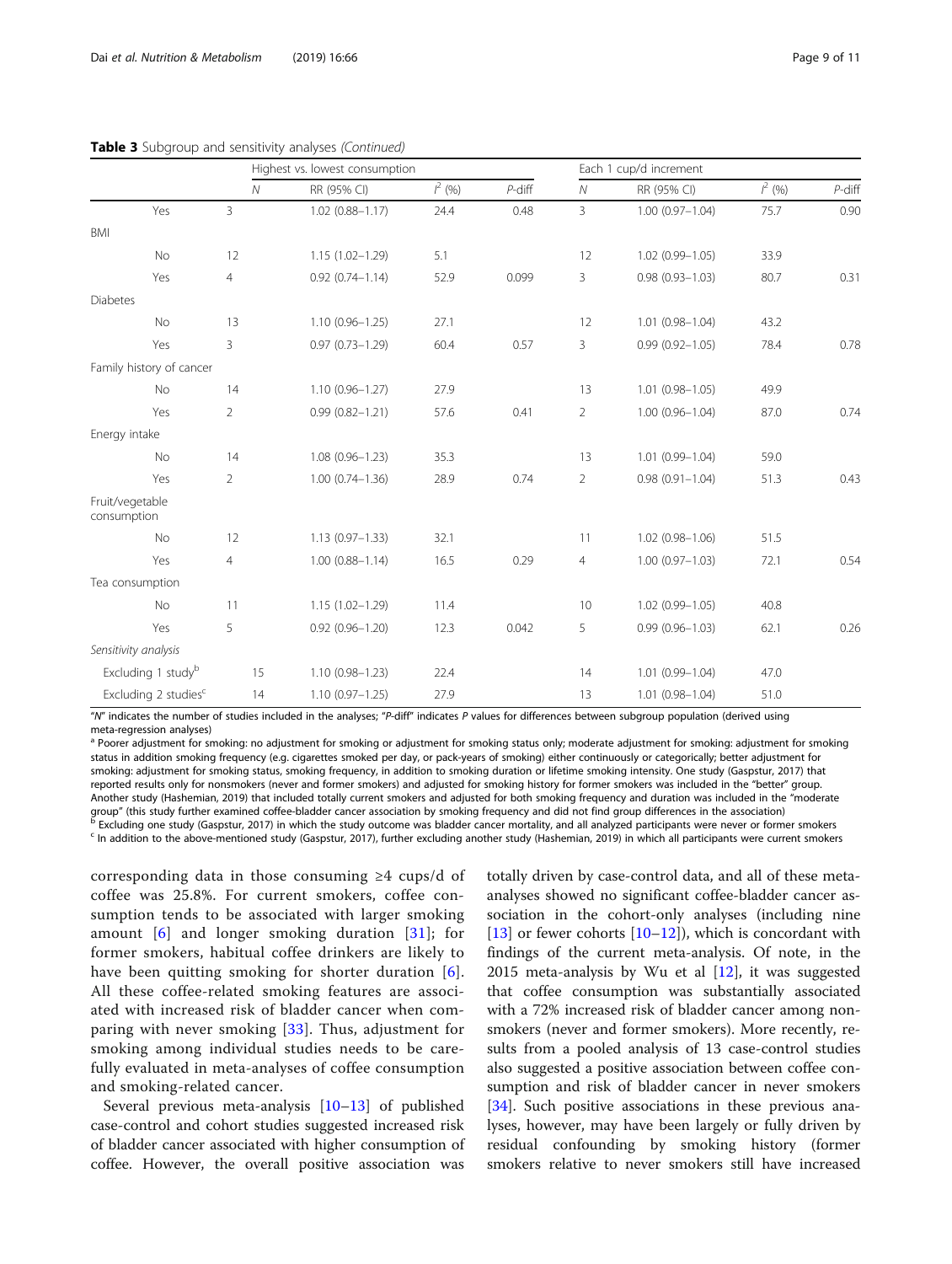<span id="page-9-0"></span>bladder cancer risk [[33](#page-10-0)]) or by serious information biases (e.g. recall bias) inherent in the original case-control studies. Being aware of earlier information that coffee may be carcinogenic for the bladder (e.g. IARC classified coffee as "possibly carcinogenic" to the bladder in 1991 [[3\]](#page-10-0)), patients with bladder cancer in the case-control studies may exaggerate the amount of coffee consumed. Evaluating the association among never smoking individuals using prospective data can avoid these biases. In the current meta-analysis, a subgroup analysis pooling data from six prospective studies, four of which were published after the Wu et al' meta-analysis [\[12\]](#page-10-0), did not support an association between coffee consumption and risk of bladder cancer among never smokers.

Among the complex mixture of hundreds of chemicals contained in coffee, caffeine has been proposed as having anti-cancer properties [[35](#page-10-0)], which raises the question as to whether any inverse association between coffee consumption and bladder cancer was diluted by consumption of decaffeinated coffee. However, consumption of decaffeinated coffee was uncommon during the initiations of the most original studies, such that only a few studies were able to compare two types of coffee for the association with bladder cancer, observing no meaningful differences in the associations [[5,](#page-10-0) [28](#page-10-0)]. Also, the amount of other potentially anti-carcinogenic compounds in coffee such as the coffee diterpenes cafestol and kahweol [[36](#page-10-0)] my differ by the brewing methods of coffee, with higher amount in unfiltered (including boiled) coffee than in filtered or instant coffee [[37\]](#page-10-0). Two prospective studies [[8,](#page-10-0) [9\]](#page-10-0) evaluated both filtered and boiled coffee in relation to bladder cancer risk, and neither find apparent difference in the association according to coffee brewing methods, though additional studies are still needed.

Our meta-analysis has several strengths. The prospective design of original studies eliminated the influence of recall and selection biases on the examined association. The large number of cases enhanced the statistical power and enabled us to detect any modest association between coffee consumption and bladder cancer risk. The robustness of our findings was further supported by the results of various analyses defined according to smoking status and the degree of adjustment for smoking and by the concordance of results from high-vs-low and dose-response meta-analyses. There are also some limitations to this meta-analysis. All primary studies collected information on coffee consumption only once at baseline without updating data, which may have led to regression dilution bias and thus an attenuated association. In addition, whether the association between coffee and bladder cancer may differ by roasting degree of coffee beans or brewing methods for coffee preparation [[8,](#page-10-0) [9](#page-10-0)], or by histological subtypes of bladder cancer [[21](#page-10-0)]

cannot be evaluated in the current meta-analysis due to few or no eligible studies available. Finally, the differences in the association of coffee consumption with risk of bladder according to the number of cases or smoking adjustment were only marginally significant. Given the multiple subgroup analyses performed, the possibility of chance findings cannot be excluded and future large prospective studies with careful consideration of potential confounding by smoking are still warranted.

#### Conclusion

In summary, findings from this large meta-analysis of prospective studies suggest that coffee consumption was not significantly associated with long-term risk of bladder cancer. Such a null association was similar for men and women, and was confirmed in never smokers. Thus, best evidence available to date does not support the notion that consumption of coffee may increase the risk of bladder cancer.

#### Supplementary information

Supplementary information accompanies this paper at [https://doi.org/10.](https://doi.org/10.1186/s12986-019-0390-3) [1186/s12986-019-0390-3.](https://doi.org/10.1186/s12986-019-0390-3)

Additional file 1. Literature search strategies in the databases. (DOCX 11 kb)

#### Abbreviations

CI: Confidence interval; IARC: the International Agency for Research on Cancer; RR: Relative risk

#### Acknowledgements

The authors thank members of the Department of Nephrology, HwaMei Hospital, University of Chinese Academy of Sciences for their warm supports on this work.

#### Authors' contributions

Z-WD and G-CC conceived and designed the research; Z-WD and K-DC searched the literature; Z-WD extracted data and results were verified by K-DC and F-RL; Z-WD, K-DC and F-RL analyzed data and prepared tables and figures; Z-WD drafted the manuscript; X-BW and G-CC critically reviewed and revised the manuscript and contributed to the discussion; and all authors read and approved the final version of the submitted manuscript.

#### Funding

This work was supported by the Medical Scientific Research Foundation of Zhejiang Province, China (2019KY174).

#### Availability of data and materials

The datasets used and/or analyzed during the current study are available from the manuscript and the corresponding author on reasonable request.

#### Ethics approval and consent to participate

Not applicable.

#### Consent for publication

Not applicable.

#### Competing interests

The authors declare that they have no competing interests.